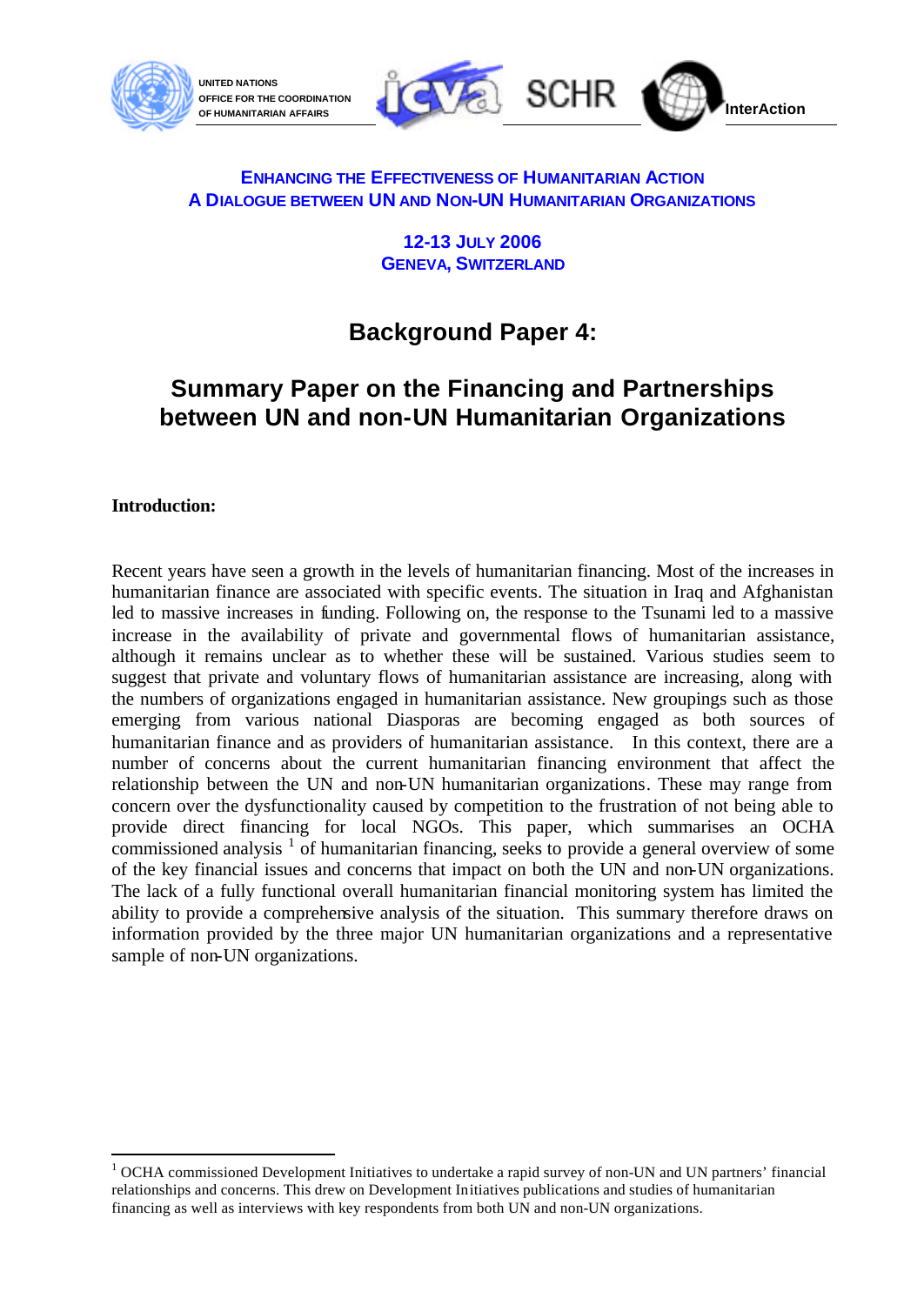

#### **Humanitarian finance: How humanitarian funding is allocated between UN and non-UN agencies.**

Figure 1 below shows the amounts of humanitarian aid given by eight donors<sup>2</sup> to NGOs, three UN agencies (UNHCR, WFP and UNICEF<sup>3</sup>) and the Red Cross (ICRC and IFRC). This shows that, with \$733.3 million, the three UN agencies received almost the same amount of funding as NGOs (\$756.4 million). ICRC and IFRC together received about half this amount - \$314.6 million. In percentage terms, the UN agencies received 41% of donor funding while NGOs received 42% and the Red Cross movement received 17%.



#### **Figure 1: Donor Funding through UN agencies, NGOs and Red Cross.**  Source: Donor governments; UN and Red Cross annual reports.

l

 $2^2$  Canada, ECHO, Finland, Ireland, Norway, Portugal, Sweden and the UK. The donors were chosen purely on the basis of availability of data and represent a high proportion of overall humanitarian funding.

 $3$  This is based on humanitarian funding only to UNICEF though it covers total contributions to UNHCR and WFP since these are the main humanitarian agencies.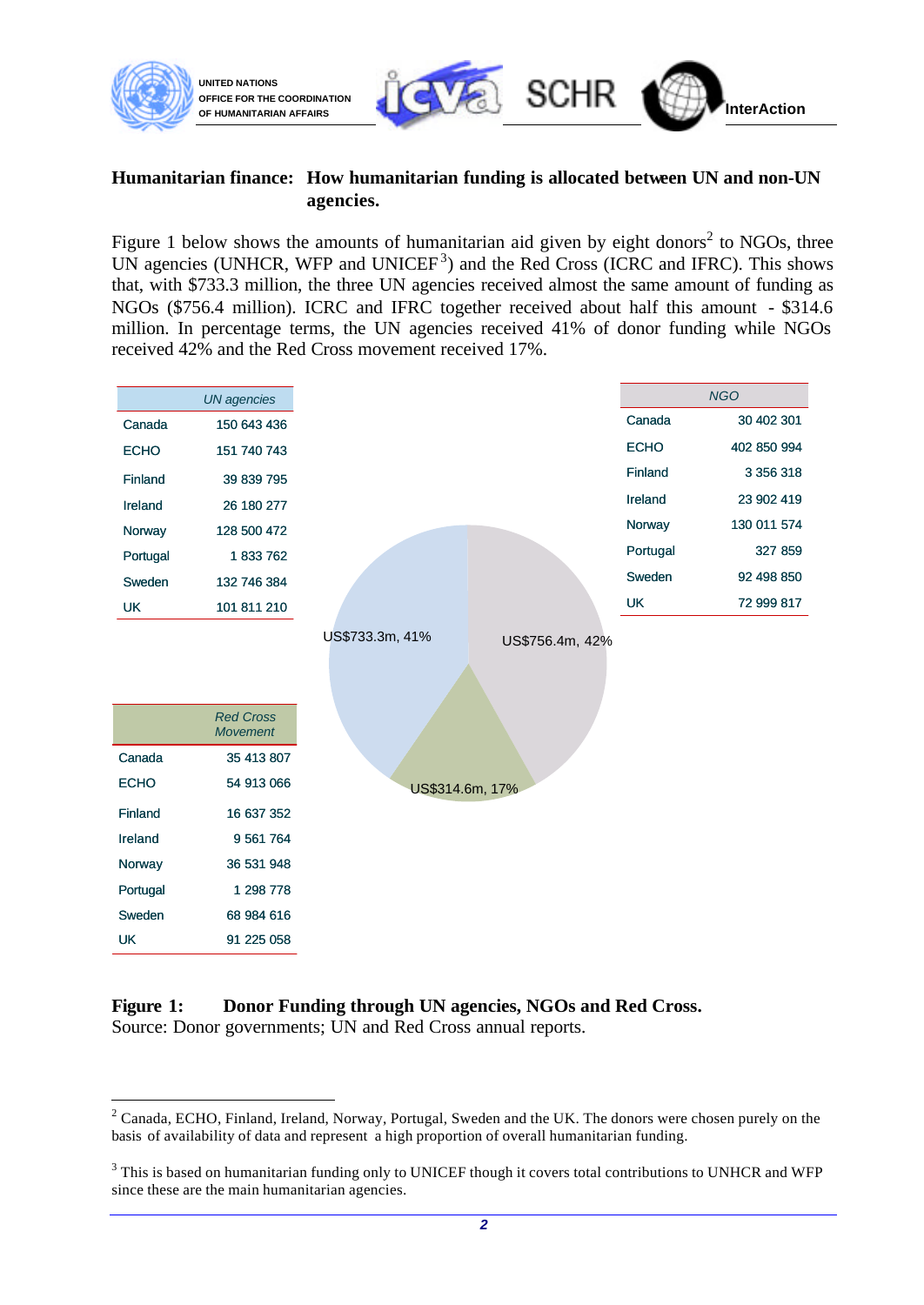



The tables in Figure 1 show the contributions of each of the eight donors to the three groups of organizations in 2004. These show that ECHO provided substantially more funding to NGOs (66%) than to the UN agencies (approximately 25%) and the Red Cross (9%). Canada, on the other hand, gave much more funding for the three UN agencies (69.5%) while it provided approximately the same amounts for NGOs and the Red Cross. Finland, too, provided about 66.5% of funding to the three UN agencies. However, it gave a further 28% to the Red Cross and only 5.5% to NGOs.

NGO interviewees suggest that donor funding decisions as to whether to fund through UN one channel over another are based not on performance but more on ideological preferences about the channel (some donors are more committed to multilateral agencies and others more to NGOs) and historical practice (so that the percentages of ECHO funds to these three channels has remained fairly constant over the years).

#### **UN expenditure through NGOs**

Establishing flows of humanitarian assistance between UN agencies and NGOs is difficult as neither UN agencies nor NGOs distinguish between humanitarian and other funding. The figures presented below are therefore an indication of the scale of the relationship. Figures 2 and 3 below show funding to UNHCR and  $WFP<sup>4</sup>$ , their program expenditure and how much of this was spent through NGOs. Figure 2 demonstrates that 29.2% of UNHCR's total country expenditure was channelled through both national (\$101.5 million) and international (\$148 million) NGOs. This amount of approximately \$250 million was channelled through 146 international NGO and 461 national NGO partners.

Figure 3 highlights the fact that less than 2% of WFP's operational expenditure<sup>5</sup> was spent through international NGOs. However, this is likely to be a substantial underestimation since WFP was only able to provide data on funding to international NGOs that had handled over 600 MT of food for it in 2005. WFP lists 2,010 national NGO partners in 2005 but did not have data on how much it spent through these partners.

These figures highlight the fact that, although UNHCR and WFP are not channelling the majority of their operational expenditure through NGOs, although they do have funding relationships with very large numbers of organizations.

l

<sup>&</sup>lt;sup>4</sup> Data for UNICEF expenditure through NGOs was unavailable.

 $<sup>5</sup>$  Figure 3 shows that WFP's income in 2004 was slightly lower than operational expenditure. These figures were</sup> obtained from WFP's annual report and income data published on its website.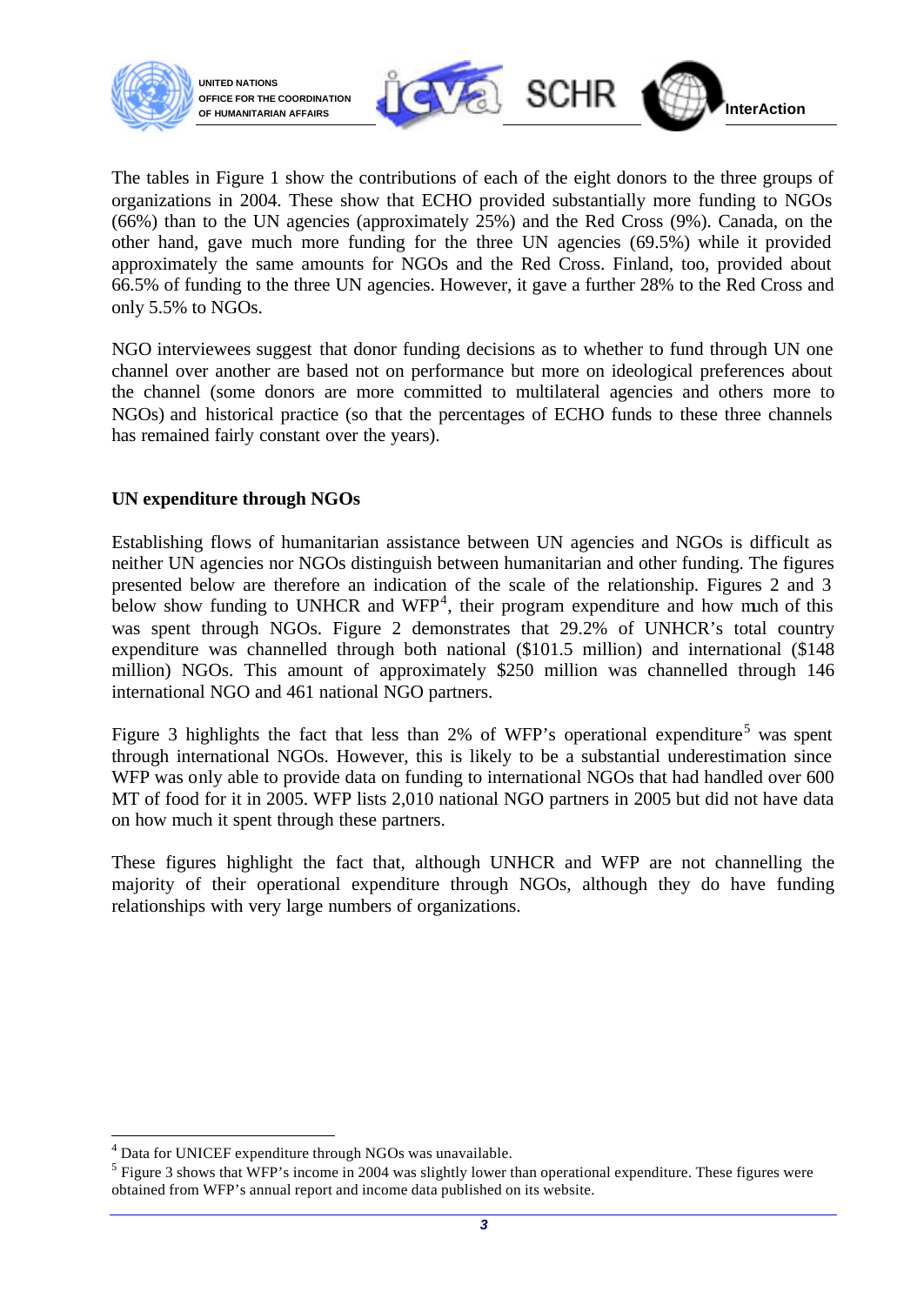

> **US\$962m** Income

**UNHCR**

**US\$854m**

Operational expenditure

**US\$102m** Expenditure through national NGOs





 **Figure 2:** UNHCR funding and proportion of funding through NGOs [Source: UNHCR Global Report 2004 and UNHCR Fundraising Department]

 **Figure 3:** WFP funding and proportion of funding through NGOs [Source: WFP Annual Report 2004 and WFP External Relations Department]

**US\$148m** Expenditure through international NGOs

**WFP**

**US\$2760m**

Income

**US\$2900m** Operational expenditure

**US\$39m** Expenditure through international NGOs

l

**The value of UN funding to NGOs**

The table below shows the total income of six NGOs (five international and one national) and the income that they received from UN agencies in 2004<sup>6</sup> in order to get an indication of whether UN agencies were significant donors. It shows that, of a total income of \$1.3 billion, the six NGOs received about 2.4% from the UN. However, there was considerable variation between the NGOs, with the International Rescue Committee receiving the highest proportion of its income from UN agencies (11%) and Mercy Malaysia, a national NGO, receiving the smallest proportion (0.6%).

Table 1 suggests that, with some exceptions, UN agencies are not a significant source of income for NGOs. However, this finding should be qualified in two ways. Firstly, NGOs and UN agencies engage in ways that are not purely financial and this is not reflected in the data below.

 $6$  Unfortunately, it was not possible to obtain data from more NGOs, particularly national NGOs. Although it would have been helpful to consider humanitarian income only, most NGOs do not separate their income into humanitarian and development. Therefore, Table 1 is based on each NGO's total income and total income from UN agencies.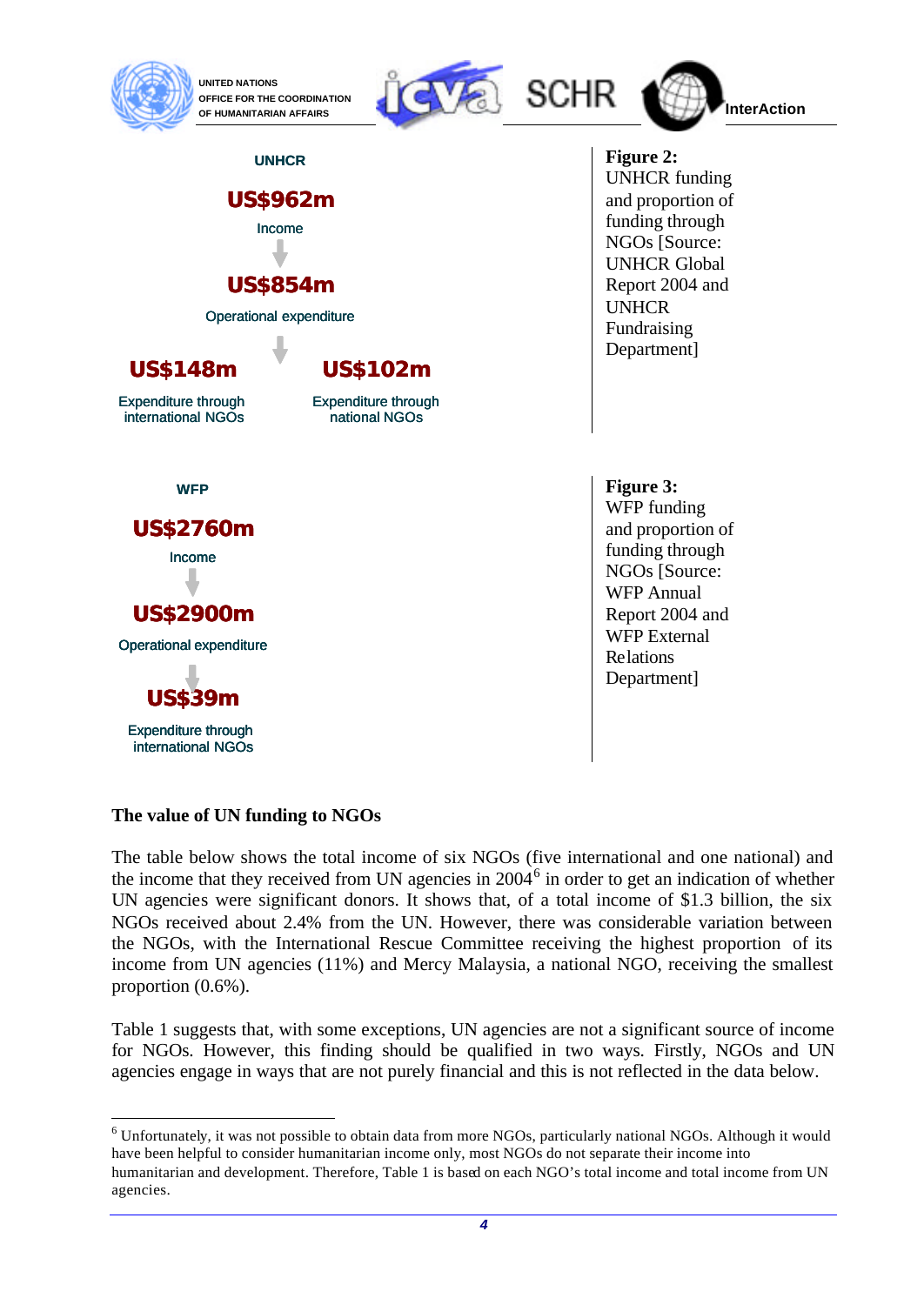



Secondly, often it is not the size of a grant that determines its importance and usefulness but characteristics like its purpose, timing and the terms of the grant. So, even if UN agencies are not providing significant sums of money to NGOs, the activities they are funding and other characteristics may make the funding more significant than the numbers suggest.

| Table 1: NGO income from UN agencies in 2004 |                     |                    |           |
|----------------------------------------------|---------------------|--------------------|-----------|
| <b>NGOs</b>                                  | <b>Total Income</b> | <b>UN</b> agencies | $%$ share |
| <b>Action Contre La Faim</b>                 | 52,021,721          | 1,435,064          | 2.76      |
| <b>CARE USA</b>                              | 567,236,000         | 8,249,000          | 1.45      |
| <b>International Rescue Committee</b>        | 155,862,000         | 17,297,000         | 11.10     |
| Mercy Malaysia                               | 6,477,111           | 39,508             | 0.61      |
| Oxfam GB                                     | 339,747,114         | 2,932,014          | 0.86      |
| Save the Children UK                         | 241,198,461         | 2,743,002          | 1.14      |
| <b>TOTAL</b>                                 | 1,362,542,406       | 32,695,588         | 2.40      |

 *Source: NGO Annual Reports*

This section briefly mapped financial relationships between donors and their funding channels as well as the financial engagement between UN agencies and NGOs. The preceding analysis would tend to suggest that the issue of competition between the UN and non UN agencies may be an issue of perception between the two and is not based on the apparent reality that historical and political factors are the main predeterminants in the allocation of resources. Secondly, the evidence suggests that while UN agencies engage and interact with a large number of international and national NGOS they are not major donors to NGOs. This raises the issue as to whether there should be higher funding flows between the UN and non UN partners and under what terms should these flows be increased.

#### **NGO perspectives on relationships and funding agreements**

Interviews undertaken as part of the study sought to provide some insight and perspectives on the man areas of concern over funding issues. These focus on two sets of issues: funding relationships with UN agencies, competition and the opportunities for collaboration between UN agencies.

#### **Funding agreements and relationships**

When discussing funding relationships, interviewees (particularly from national NGOs) emphasised that it was important to establish principles and a framework for relationships before focusing on the mechanics of funding agreements. Therefore, this section is divided into two parts, one focusing on NGO comments on relationships more broadly and the second on suggestions for changes to funding agreements.

#### **Ingredients for successful partnerships**

National NGOs reported that, while there was a lot of rhetoric around capacity building, they were treated merely as implementers in their funding relationships with UN agencies and international NGOs. They also believed that UN agencies and international NGOs were mistrustful of them and that their supposed lack of capacity to handle finances was used as an excuse for not empowering them.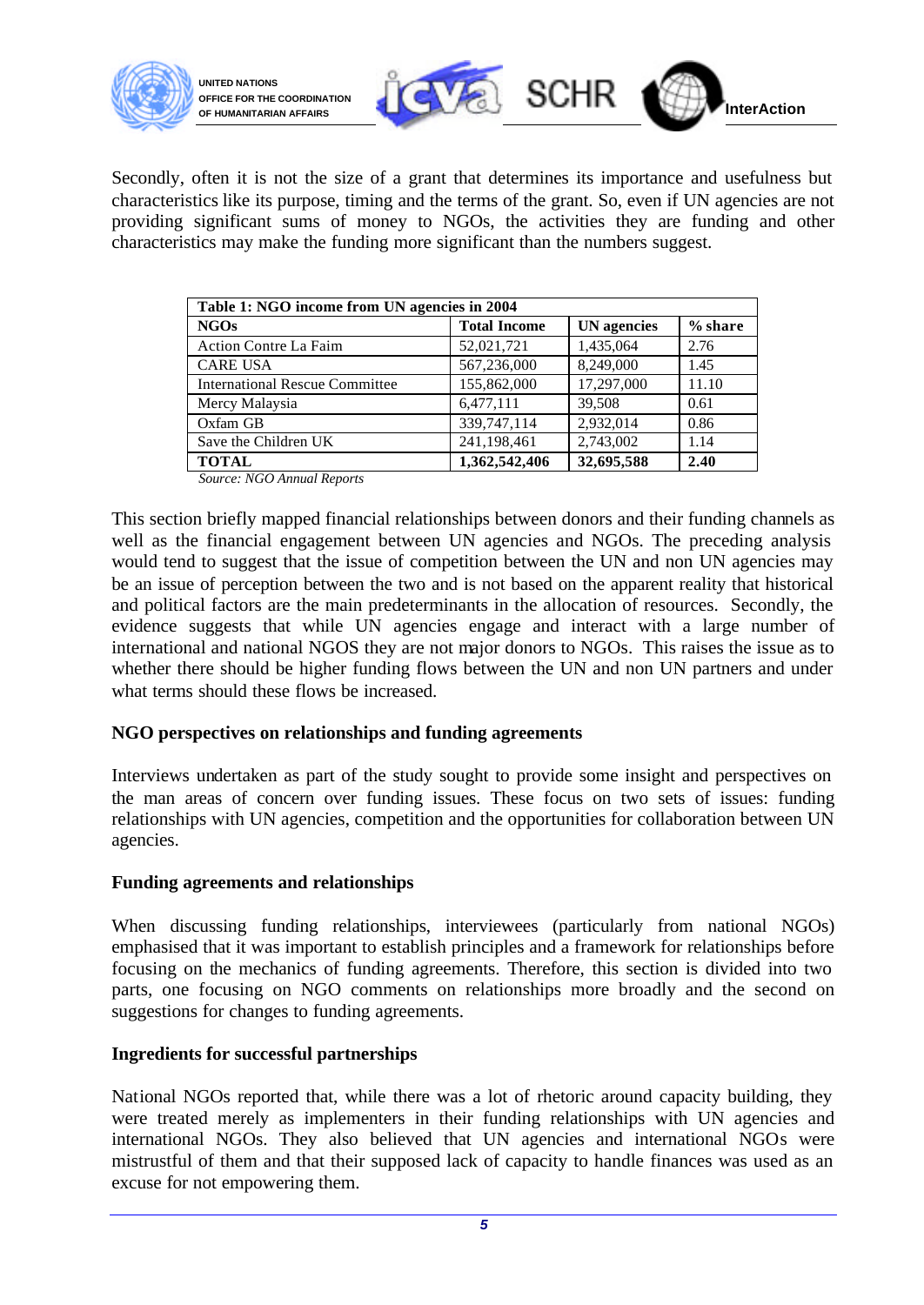

l

**UNITED NATIONS OFFICE FOR THE COORDINATION**



While trusting national NGOs with more - and more direct - funding may involve fiduciary risk, UN agencies and international NGOs could consider the fact that, while fiduciary risk can be minimised, it can never be entirely removed. Therefore, risk has to be balanced against the objective of building genuine national humanitarian response capacity<sup>7</sup>. The case for doing this is clear since, when a natural disaster or sudden emergency occurs; local communities and organizations are always the first to respond.

An international NGO interviewee pointed out that there are "huge variations" in the approaches of UN agencies to their partners, not only across agencies but even within the same agency. He believed that WFP had developed the basis for successful partnerships by establishing global partnerships with quarterly consultations. Hence, by the time relationships are negotiated at country level, both organizations know and understand each other so it is easy for them to transfer the necessary knowledge to staff at country level. **This points to a need for global framework or partnership agreements, perhaps such as those used by DFID with UN agencies and NGOs.**

#### **Harmonising funding agreements**

It is clear from interviews that UN agencies use a wide variety of funding agreements, even within the same organization. This is particularly the case with WFP, which has decentralised operations so that country and regional offices have their own criteria and performance standards (although any difficulties with this are clearly off-set to some degree by WFP's global partnership arrangements). Similarly, UNICEF does not collect data centrally on how much funding it provides to NGOs. The different UN agencies also have different mandates, which may be an obstacle to harmonisation. Therefore, it is likely to be difficult for UN agencies to harmonise or standardise their funding agreements.

From their perspective, NGOs generally felt that UN proposal and reporting requirements were not onerous (specially compared to some donors like USAID). Instead, timeliness of funding was more of an issue. Nevertheless, they suggested that UN funding agreements could be simplified or harmonised through:

- The use of standard UN contracts and proposal and reporting formats;
- The introduction of funding MoUs to give more predictable, quick funding in humanitarian situations (this is being tried by UNHCR);
- In appropriate cases, providing derogations from requirements for financial reporting, for example. UNICEF has done this in the DRC.

Under Good Humanitarian Donorship, donors who face similar problems with harmonisation are working to standardise reporting requirements for UN agencies. This should feed down to similar standardisation in what is required from NGOs. One NGO also suggested that the proposal and reporting requirements for the Common/Pooled Funds could be a way to test standardisation. In the DRC, OCHA has had several years' experience with funding NGOs through the Emergency Humanitarian Intervention and Rapid Response Fund mechanisms. Perhaps its experience would be useful for developing the standard formats.

 $<sup>7</sup>$  Donors like DFID have made similar arguments for providing direct budget support.</sup>